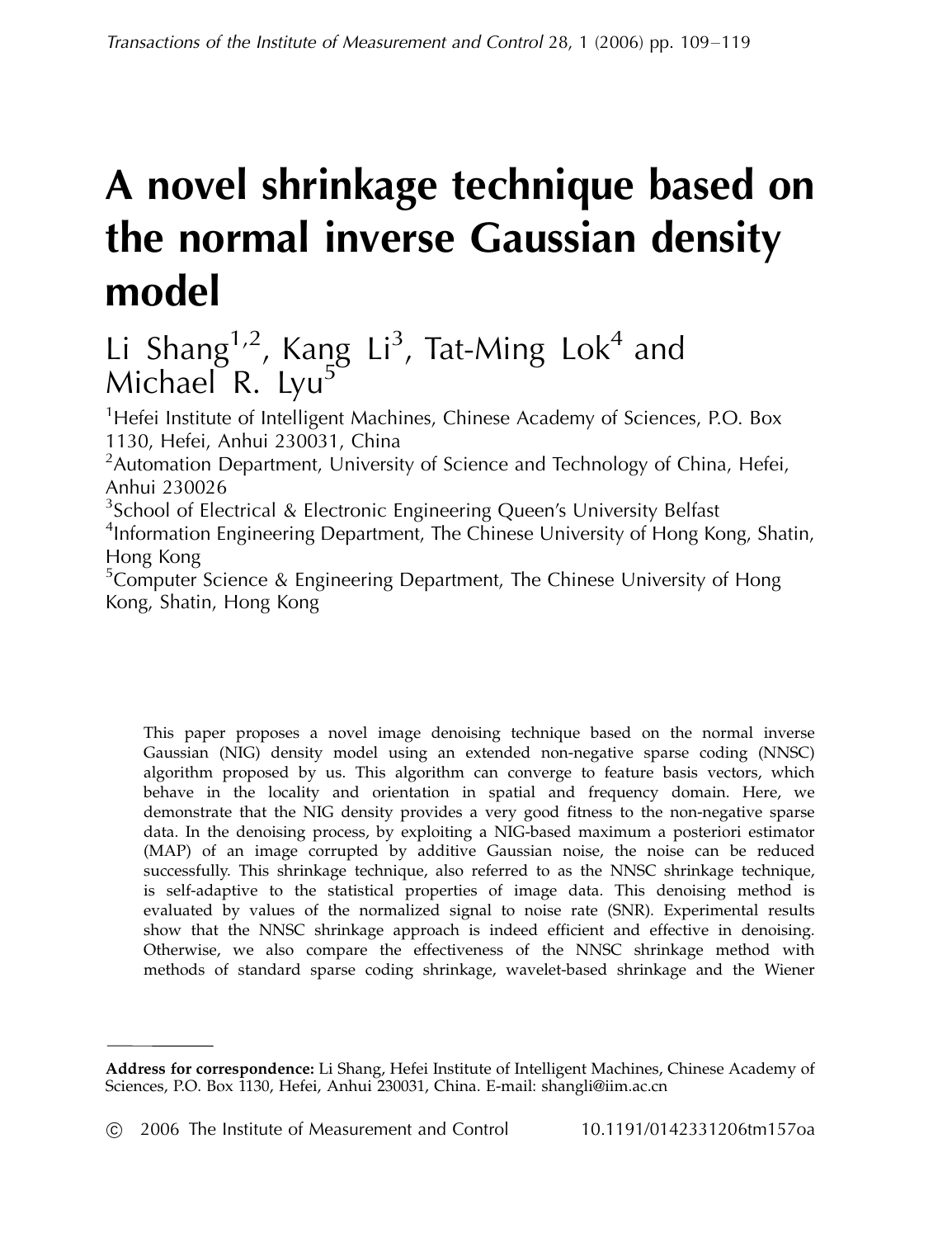filter. The simulation results show that our method outperforms the three kinds of denoising approaches mentioned above.

Key words: feature basis function; image denoising; non-negative sparse coding; normal inverse Gaussian; shrinkage.

## 1. Introduction

Removing noise from data can be considered a process of producing the optimal estimates of unknown signals from the available noise data. In general, the problem of how to select a suitable denoising algorithm is dependent on a specific application. Spatial filters based on the principle of filtering have long been used as the traditional means of removing noise from images and signals (Weeks, 1996). These filters can usually smooth the data and reduce the noise, but also blur the data to some extent (Bovik, 2000). More recently, more and more data-adaptive image denoising techniques have been explored, such as those based on principal components analysis (PCA) (Akkarakaran and Vaidyanathan, 1999; Mika et al., 1999; Oja, 1992) independent component analysis (ICA) (Hyvärinen, 1998, 1999a,b; Hyvärinen and Oja, 2001) and sparse coding (SC) shrinkage (Hyvärinen, 1997), and so on. All of these methods can denoise an image successfully by using different skills. The SC algorithm is appropriate to multi-dimension mixed data. Therefore, this technique has been used widely in the image denoising field, especially by a 'shrinkage' (Hyvärinen, 1997) technique. However, the SC technique is unrealistic as a model of V1 simple-cell behaviour (Hoyer, 2003). Therefore, Hoyer introduced the concept of non-negative sparse coding (NNSC) (Hoyer, 2002, 2003), and it has been used to model successfully receptive fields of V1 in the mammalian primary visual cortex. Thus the non-negative property can caused different representations and applications, such as image reconstruction, data compression, image denoising, pattern recognition, and so on. In fact, the basic principle of SC shrinkage is very simple. Small amplitude values, which are thought to originate from zero-valued components influenced by noise, are suppressed, while large values are preserved. Generally speaking, it is essential for this technique to perform a parameterized probability density function (pdf) estimate for sparse components in the transform domain. It is well known that the Laplacian density is a classical sparse density with one parameter (Hyvärinen, 1997), but, it cannot be used to model different degrees of kurtosis for a given variance. In addition, the other sparse models proposed by Hyvärinen (1997), referred to as mildly sparse and strongly sparse models, are also two-parameter, zero mean and symmetric models. The parameters are related to the second-order moment, the expected absolute value and the peak value of the density. However, a proper statistical model should be flexible enough to provide a good fitness to the data by modelling various degrees of sparseness, and taking into account a possible skewness. In addition, it should be possible to estimate the model parameters readily from the noisy observation. So, in this paper, we exploit the recent normal inverse Gaussian (NIG) density, which is four-parameter model (Bandorff-Nielsen, 1997; Hanssen and Øigård,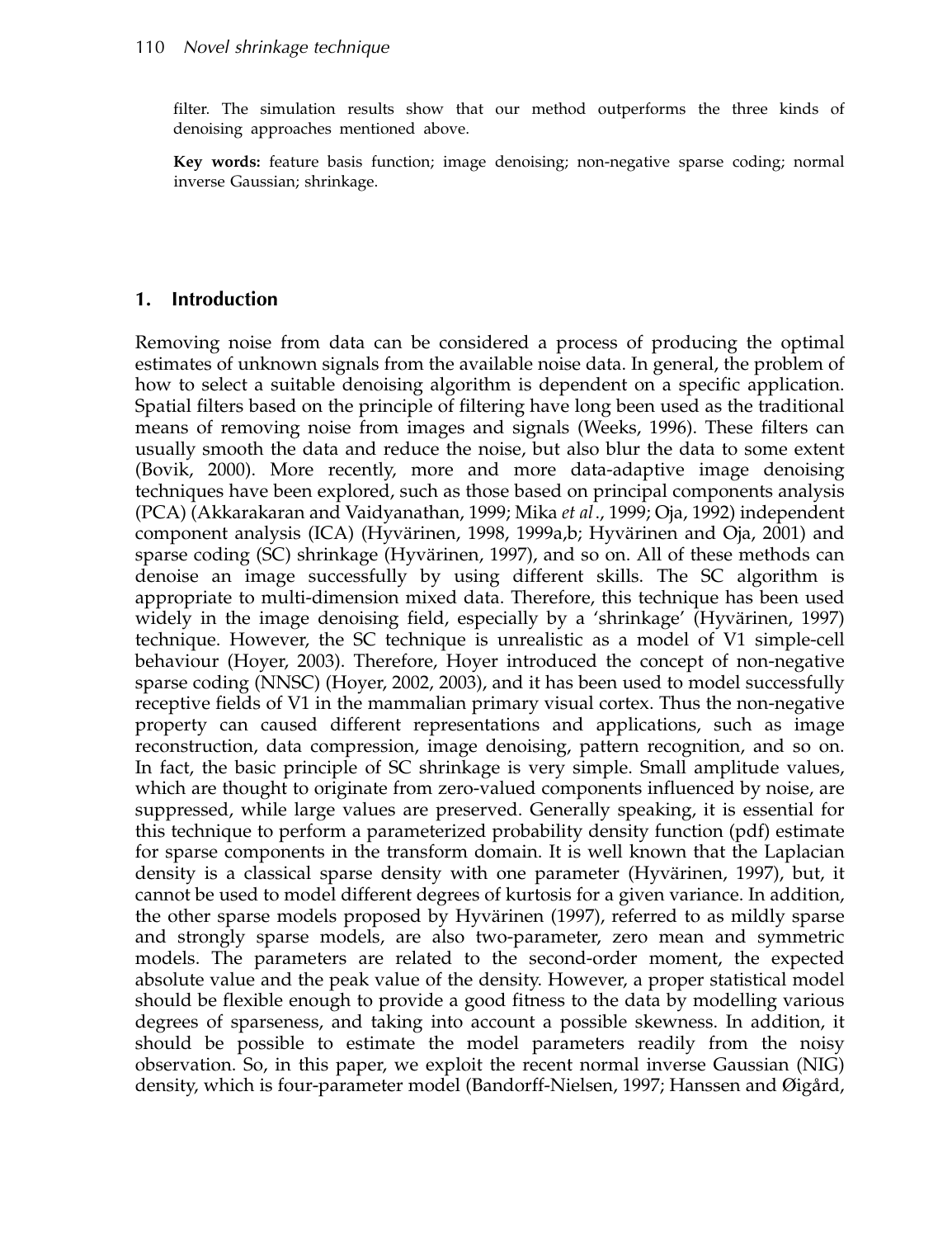2001), to model the non-negative sparse components. The NIG density has the flexibility that makes it capable of satisfying the above requirements. In addition, we can use very fast cumulant-based estimators to estimate the four parameters of the density (Bandorff-Nielsen, 1997; Hanssen and Øigård, 2001). In the symmetric case, this method can model data ranging from zero normalized kurtosis, ie, Gaussian distribution, to any positive valued kurtosis. Referring to the model of NNSC introduced by Hoyer (2002, 2003), we propose an extended NNSC algorithm based on the model of NIG density. In particular, using a maximum a posteriori (MAP) estimator (ie, a shrinkage operator), we can successfully denoise a noisy image, which is sparsely coded and contaminated by additive Gaussian noise.

# 2. The normal inverse Gaussian density (NIG) model

The NIG density is a variance-mean mixture of a Gaussian density with an inverse Gaussian. A stochastic variable  $u$  can be said to be normal inverse Gaussian if it has a probability density of the following form (Bandorff-Nielsen, 1997; Hanssen and Øigård, 2001):

$$
p(u) = \frac{\alpha \delta}{\pi} \cdot \frac{\exp[m(u)]}{q(u)} K_1[\alpha q(u)] \tag{1}
$$

where  $K_1(\cdot)$  is the modified Bessel function of the second kind with index 1 and subject to the constrain of  $|v \to \infty|$ , and is defined as:

$$
K_1(v) = \sqrt{\frac{\pi}{2u}} \cdot \exp(-v)
$$
 (2)

and  $m(u)$  and  $q(u)$  are respectively defined as:

$$
m(u) = \delta \sqrt{\alpha^2 - \beta^2} + \beta(u - \mu)
$$
 (3)

$$
q(u) = \sqrt{(u - \mu)^2 + \delta^2} \tag{4}
$$

subject to the constrains:  $0 \leq |\beta| < \alpha$ ,  $\delta > 0$ , and  $-\infty < \mu < \infty$ .

According to the definition in Equation (1), the shape of the NIG density is specified by the four-parameter vector  $[\alpha, \beta, \mu, \delta]^T$ . The *x*-parameter controls the steepness or pointiness of the density. A larger value of the parameter  $\alpha$  implies lighter tails. The rightmost panel in Figure 1 shows the dependency on  $\alpha$  for  $\beta = \mu = 0$  and  $\delta = 1$ . Distinctly, it is easy to see that the tails become heavier and heavier as the value of  $\alpha$ decreases greatly. The  $\beta$ -parameter controls the skewness. For  $\beta < 0$ , the density is skewed to the left, for  $\beta > 0$ , the density is skewed to the right, while  $\beta = 0$  implies a symmetric density (see the leftmost panel in Figure 1) around  $\mu$ , which is a centrality parameter. The rightmost panel in Figure 1 also shows the dependency on the parameter  $\beta$ . It can be noted that the skewness increases as  $\beta$  increases. Lastly, the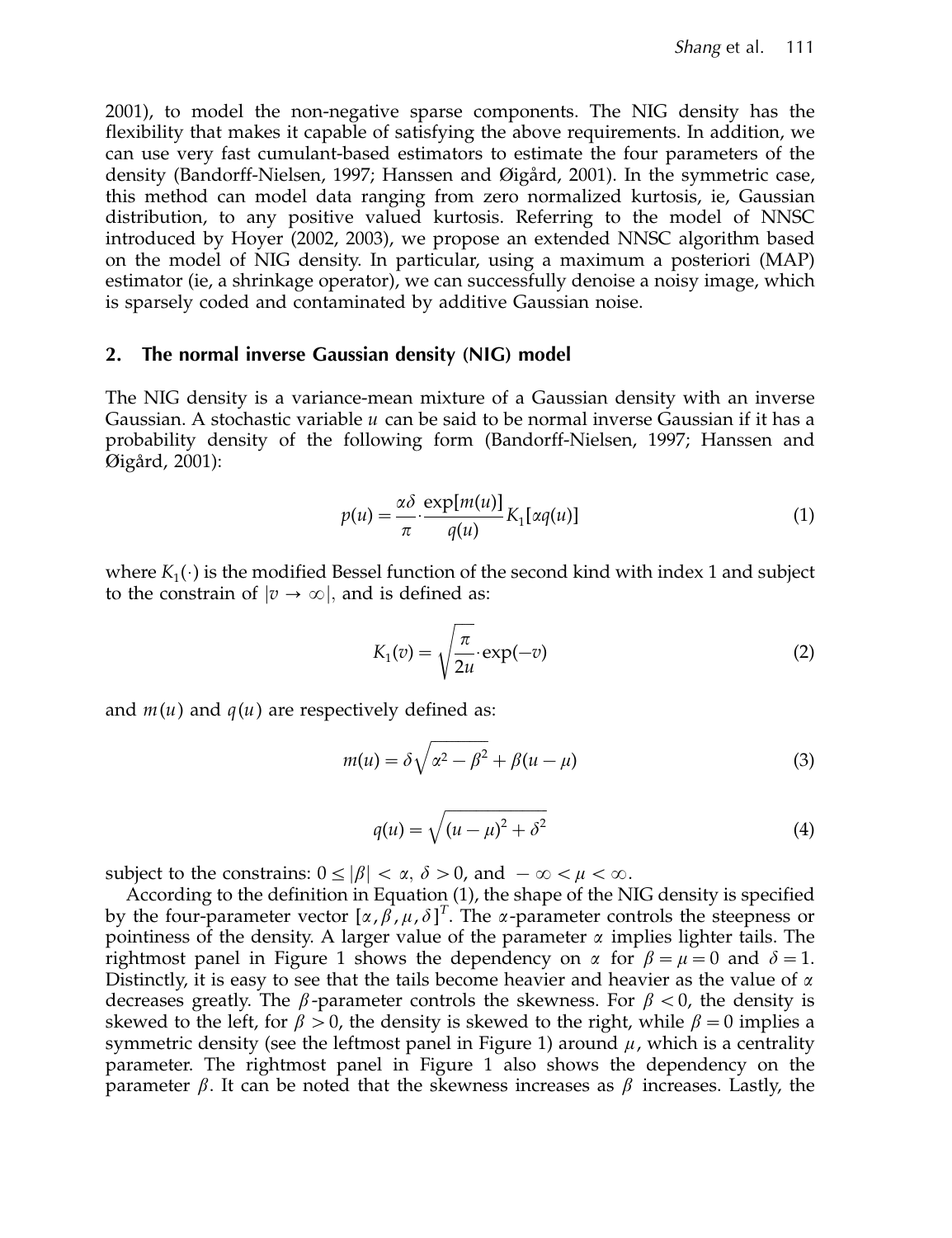

**Figure 1** NIG density (logarithmic scale) for different values of  $\alpha$ and  $\beta$ . Left:  $\alpha$  varies, and  $\beta = \mu = 0$ ,  $\delta = 1$ . Right:  $\beta$  varies, and  $\alpha$ ,  $\mu = 0, \ \delta = 1$ 

 $\delta$ -parameter is a scale-like parameter in the sense that the rescaled parameters  $\alpha \to \alpha \delta$ , and  $\beta \rightarrow \beta \delta$  are invariant under location-scale changes of  $\mu$ .

For the four-parameter NIG, Hanssen and Øigård derived a cumulant-based estimator (Bandorff-Nielsen, 1997; Hanssen and Øigård, 2001). By estimating the first four lowest cumulants  $k^{(1)}$ ,  $k^{(2)}$ ,  $k^{(3)}$  and  $k^{(4)}$  from the sample data, and using the first cumulants to estimate the skewness  $r_3 = k^{(3)}/[k^{(2)}]^{\frac{3}{2}}$  and normalized kurtosis  $r_4 = k^{(4)}/[k^{(2)}]^2$ , we can obtain the auxiliary variables:

$$
\zeta = 3\left(r_4 - \frac{4}{3}r_3^2\right)^{-1}, \ \rho = \frac{r_3}{3}\sqrt{\zeta} \tag{5}
$$

Thereafter, the parameter estimators can easily be derived as follows (Bandorff-Nielsen, 1997; Hanssen and Øigård, 2001):

$$
\delta = \sqrt{k^{(2)}\zeta(1-\rho^2)}\tag{6}
$$

$$
\alpha = \frac{\zeta}{\delta\sqrt{1-\rho^2}}\tag{7}
$$

$$
\beta = \alpha \rho \tag{8}
$$

$$
\mu = k^{(1)} - \rho \sqrt{k^{(2)}\zeta} \tag{9}
$$

However, the above estimates require a fairly large set of accurate data samples that can produce statistically consistent estimators (Bandorff-Nielsen, 1997; Hanssen and Øigård, 2001). Although these parameters can be easily estimated from the noise-free data set, if the noise variance  $\sigma^2$  is known, then by subtracting  $\sigma^2$  from the estimate of  $k^{(2)}$ , the parameters can also be easily estimated from noisy observations.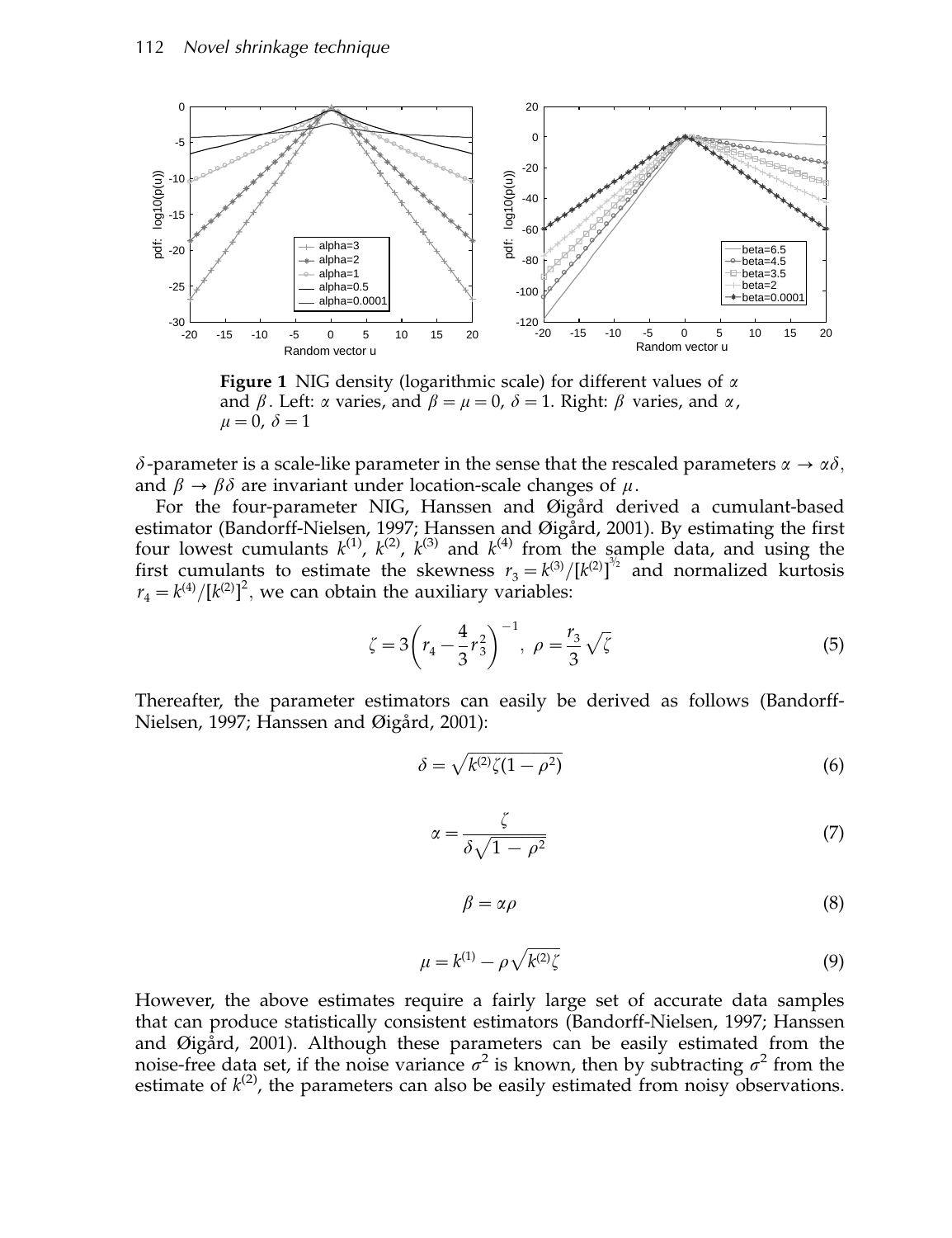This is due to the fact that zero mean Gaussian noise only contributes to the secondorder cumulant and is independent of the input signals.

## 3. The extended NNSC model and algorithm

#### 3.1 Modelling NNSC of natural images

The basic idea in standard sparse coding is very simple. It can be described as follows: denote  $(X = x_1, x_2, ..., x_n)^T$  as observed *n*-dimensional random vectors and  $(S = x_1, X_2, ..., X_n)^T$  $(s_1, s_2, \ldots s_m)^T$  as hidden m-dimensional components (here only considering the case of  $m \le n$ ). Then any natural image can be modelled as a linear superposition of some features  $a_i$ :

$$
X(x, y) = \sum_{i}^{m} a_i(x, y)s_i + \varepsilon
$$
\n(10)

where  $(x, y)$  is the pixel co-ordinate in an image,  $X(x, y)$  denotes the input image data,  $a_i$  (the *i*th column of A) are called basis vectors,  $s_i$  (the *i*th row of S) are mutually independent sparse variables and  $\varepsilon$  is Gaussian noise. The image model of NNSC is the same as that shown in Equation (10). The significant point is here that the input matrix  $X$ , basis vectors  $A$  and latent sparse coefficients  $S$  are non-negative in the NNSC model. The fact that each unit  $s_i$  is either positively or negatively active means that every feature contributes to representing the stimuli of opposing polarity. This poses a contrast to the behaviour of simple-cells in the receptive fields in the mammalian primary visual cortex in the brain, also known as V1. Furthermore, V1 receives the visual data from the lateral geniculate nucleus (LGN) in the form of a separated ON-channel and OFF-channel, and each channel's input data are positive (Hoyer, 2003). Therefore, the image model of sparse coding is not suitable to model V1 simple-cell behaviour. In order to see how V1 recodes its input data, a model suitable for NNSC has been studied recently.

#### 3.2 The cost function and updating rules

On the basis of the Hoyer's NNSC model (Hoyer, 2002), we propose an extended NNSC model. Here, we also use the minimum reconstruction error and the sparseness like Hoyer, but the prior distribution of the receptive field and the sparse shape of hidden components are also considered. Then, the cost function can be constructed as:

$$
J(A, S) = \frac{1}{2} \sum_{x, y} \left[ X(x, y) - \sum_{i} a_i(x, y) s_i \right]^2 + \lambda \sum_{i} f \left( \frac{s_i}{\sigma_i} \right) + \eta \sum_{i} (a_i^T a_i)
$$
(11)

subject to the constraints:  $X(x, y) \ge 0$ ,  $\lambda > 0$ ,  $\eta > 0$ ,  $\forall$ <sub>i</sub>:  $a_i \ge 0$ ,  $s_i \ge 0$ , and  $||a_i||=1$ . Where  $\sigma_i^2 = \langle s_i^2 \rangle$ ,  $X(x, y)$  denotes an image,  $a_i$  and  $s_i$  denotes respectively the *i*th column of A and the *i*th row of S,  $\lambda$  is the trade-off between sparseness and accurate reconstruction, and  $\eta$  has to do with the variance of the prior distribution of  $a_i$ . Here, the sparse measure function  $f(\cdot)$  is chosen as the form of the NIG density, as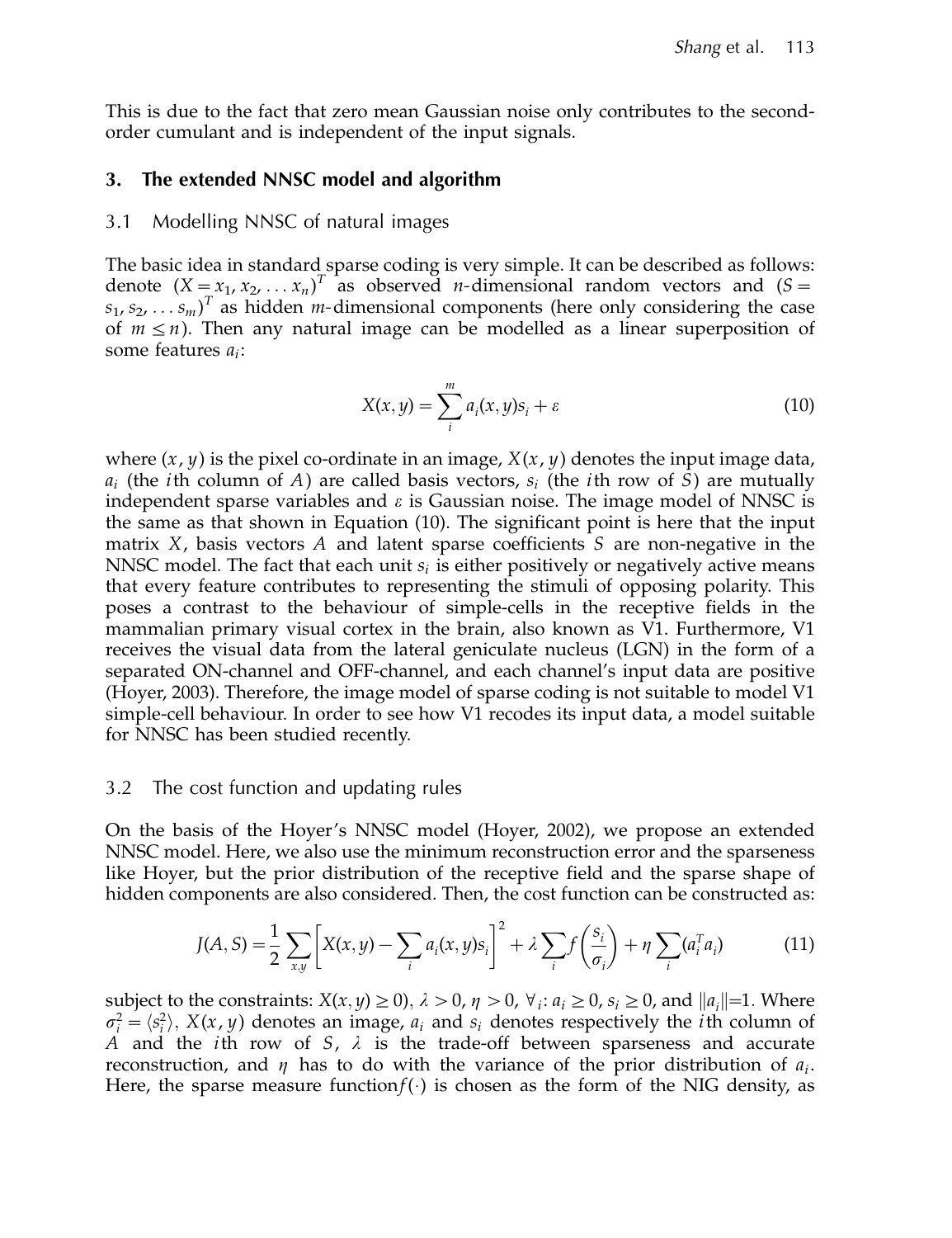shown in Equation (1) (see Section 2). According to the estimations of the fourparameter vector  $[\alpha, \beta, \mu, \delta]^T$ , the function  $f(\cdot)$  can be selected as definite function.

In terms of Equation (11), we can obtain the derivatives of  $\dot{a}_i$  and  $\dot{s}_i$ , shown as follows:

$$
\dot{s}_i = a_i^T(x, y) \left[ X(x, y) - \sum_{i=1}^n a_i(x, y) s_i \right] - \frac{\lambda}{\sigma_i} f' \left( \frac{s_i}{\sigma_i} \right) = a_i^T e - \frac{\lambda}{\sigma_i} f' \left( \frac{s_i}{\sigma_i} \right) \tag{12}
$$

$$
\dot{a}_i = \left[ X(x, y) - \sum_{i=1}^n a_i(x, y) s_i \right] s_i^T - \gamma a_i(x, y) = e s_i^T - \gamma a_i \tag{13}
$$

where  $\sigma_i = \sqrt{\langle s_i^2 \rangle}$  and  $e = X - AS$  is the residual error between the original image and the reconstructed image of this model. In experiment, we exploited a conjugate gradient algorithm to update basis vectors A and Equation (12) to update S.

# 4. The denoising algorithm for NNSC shrinkage

#### 4.1 MAP estimator and NIG shrinkage function

Now consider a single noisy component denoted by  $y$ , which can be written as:

$$
y = s + v \tag{14}
$$

where  $v \sim N(0, \sigma^2)$ , s is the original non-Gaussian random variable, and v is the Gaussian noise of zero mean and variance  $\sigma^2$ . We want to estimate the original s given y by  $\hat{s} = g(y)$ . Denoting by  $p(s)$  the density of s, and by  $f(\hat{s}) = -\ln p(\hat{s})$  the negative log-density of  $\hat{s}$ . For an unimodal, differentiable posteriori density,  $\hat{s}$  can be obtained by solving the following equation:

$$
\frac{\hat{s} - y}{\sigma^2} + f'(\hat{s}) = 0\tag{15}
$$

where  $f(\hat{s})$  is assumed to be convex and differentiable, and  $f'(\hat{s}) = d(f(\hat{s}))/ds$  is the score function of  $\hat{s}$ . Then, the following first-order approximation of the MAP estimator (with respect to noise level) is always possible:

$$
\hat{s}^* = y - \sigma^2 f'(y) \tag{16}
$$

where the problem with this estimator in Equation (16) is that the sign of  $\hat{s}^*$  is different from the sign of  $y$  even for symmetrical zero-mean densities. Such counterintuitive estimates are possible because  $f'(\cdot)$  is often discontinuous or even singular at 0, which implies that the first-order approximation is quite inaccurate near 0. To alleviate this problem of 'overshrinkage', the following approximation to the MAP estimator of a non-Gaussian random variable corrupted by Gaussian noise may be applied:

$$
\hat{s} = g(y) = sign(y) \max(0, |y| - \sigma^2 |f'(y)|)
$$
\n(17)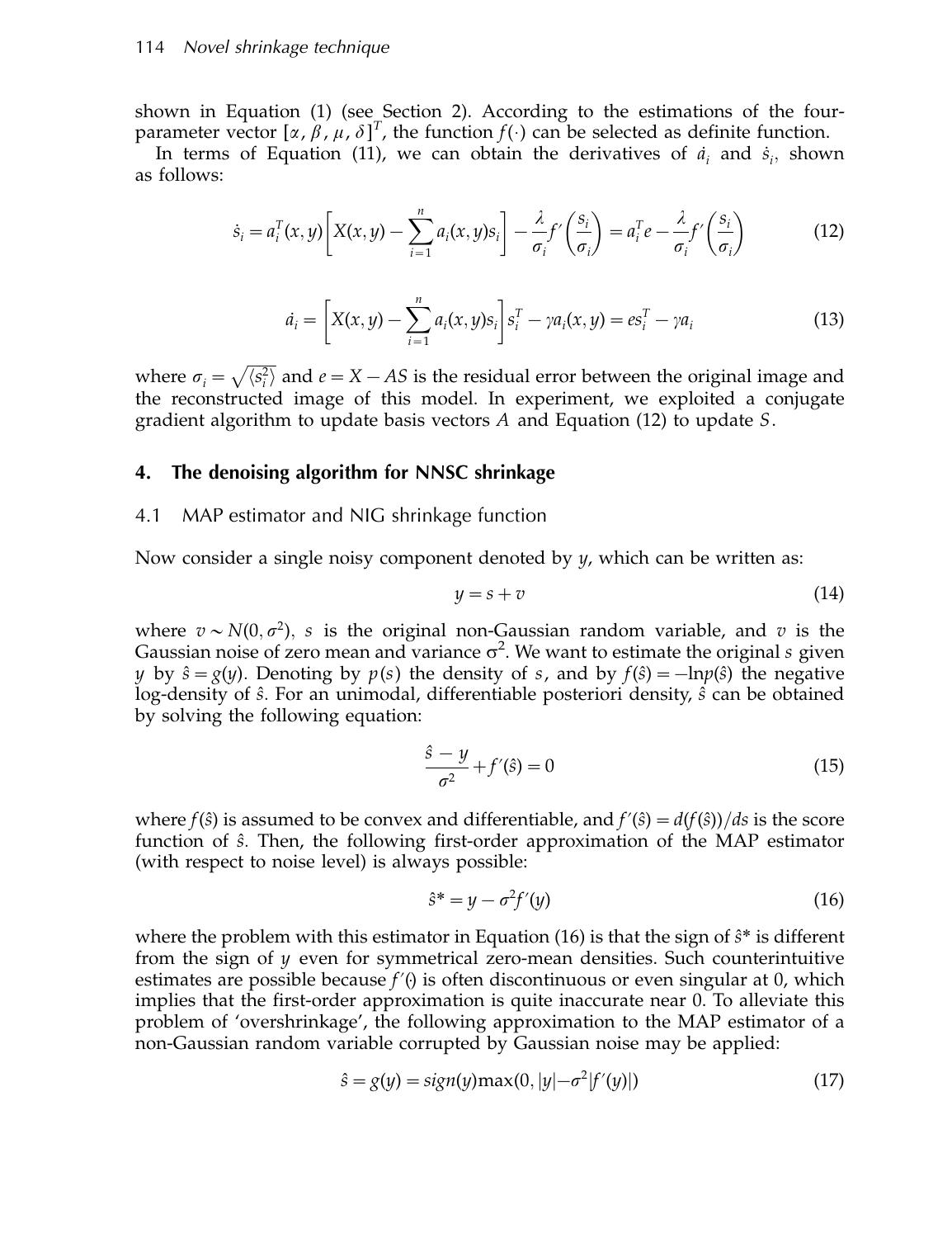According to the NIG density model (see Equation 1), the score function of the NIG density is found to be the following formula:

$$
f'_{\text{NIG}}(u) = \frac{\alpha(u - \mu)}{q(u)} \left( \frac{K_0[\alpha q(u)]}{K_1[\alpha q(u)]} + \frac{2}{\alpha q(u)} \right) - \beta \tag{18}
$$

where  $K_0(\cdot)$  is the Bessel function of the first kind with index 1, and it is clear to see that the form of  $|f'_{NIG}(u)|$  depends on the four-parameter vector  $[\alpha, \beta, \mu, \delta]^T$  estimated by the sample data. In fact, the function in Equation (17) is a shrinkage function that reduces the absolute value of its argument by the score function  $f'(u)$ .

# 4.2 NNSC shrinkage rules based on the NIG density model

The model of NNSC has the same transformation equation as linear sparse coding  $(SC)$ , ie,  $S = WX$ . Here, X and S have the same definition mentioned in subsection 3.1, ie, respectively denoting the input data matrix and sparse components. and W is the weight matrix with the size of  $m \times n$ . The distinct difference between NNSC and SC is that  $X$ ,  $S$  and  $W$  are all non-negative in NNSC, but they are all signed in SC. Each nonnegative sparse independent component is input to the cumulant-based NIG parameter estimator, which determines a very good fitness of the NIG density of the noise-free components, and we can calculate the corresponding shrinkage function. Here, the NNSC shrinkage algorithm is briefly summarized as follows:

- 1) Using a noise-free set of data Z that has the same statistical properties as the *n*-dimensional input data  $\tilde{X}$ , estimate the non-negative feature basis vectors A1 by our extended NNSC algorithm. In terms of A1, compute the basis vectors difference of the ON-channel minus the OFF-channel, denoted by  $A$ . Thus, the NNSC transformation matrix  $W$  can be found, which is the inverse or pseudoinverse of  $A$ , and it should be orthogonalized in practical.
- 2) For every  $i = 1, 2, \ldots, m$ , estimate a NIG density model for the non-negative sparse components  $s_i = w_i Z$ , where  $w_i$  is the *i*th row of W. Determine the four-parameter vector  $[\alpha, \beta, \delta, \mu]^T$  in terms of Equations (6)–(9) and find the corresponding NIG shrinkage function  $g_i$  according to Equation (17).
- 3) Observing a noisy version  $\tilde{X}$ , which has been beforehand centred and normalized in order to make X˜ have zero-mean and unit variance, compute the projections on the sparsifying basis by the transformation of  $Y = W\tilde{X}$ .
- 4) Appling the shrinkage operator  $g_i$  to every component  $y_i$  of  $Y$ , to obtain  $\hat{s}_i = g_i(y_i)$ , therefore,  $\hat{S} = (\hat{s}_1, \hat{s}_2, \dots, \hat{s}_m)$ .
- 5) Do the inverse transformation to obtain estimates  $\hat{X}$  of the noise-free data X, ie,  $\hat{X} = W^{-1}\hat{S} = W^{T}\hat{S}$ .

# 5. Experimental results

# 5.1 Applied to natural image data

All test images used in our experiment can be available on the Internet http:// www.cis.hut.fi/projects/ica/data/images. First, selecting randomly 10 noise-free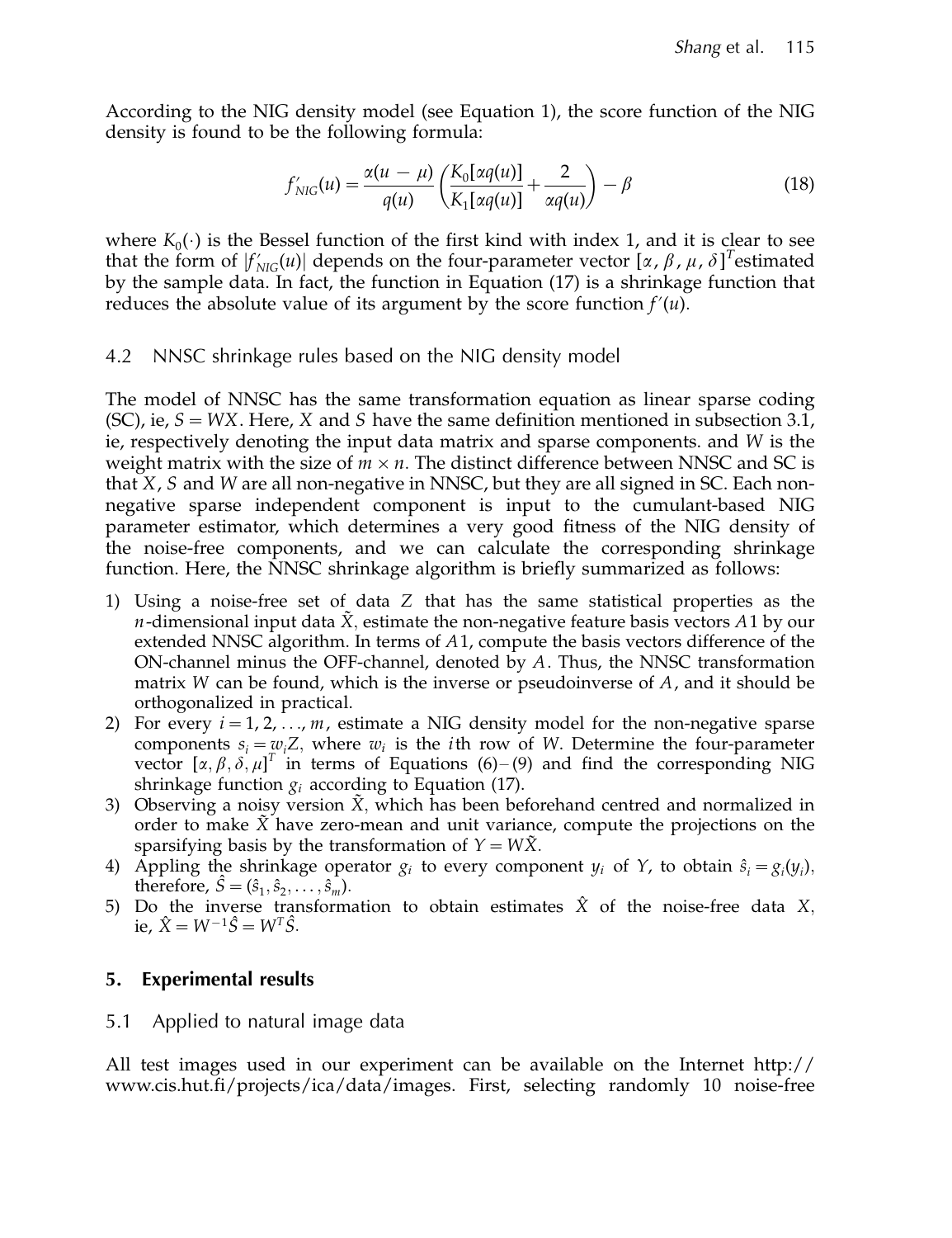natural images with  $256\times512$  pixels, we sampled patches of  $8\times8$  pixels 10000 times from each original image, and converted every patch into one column. Thus, the input data set X with the size of  $64 \times 100\,000$  is acquired. Considering the non-negativity, we separate  $X$  into the ON-channel and OFF-channel, denoted respectively by  $Y$  and  $Z$ . So, the non-negative matrix  $I = (Y; Z)$  with the size of  $2 \times 64 \times 100\,000$  is obtained. Then, using the updating rules of  $A$  and  $S$  in turn, we minimized the objective function given in Equation (11).

# 5.2 Estimating the NIG density model and shrinkage function

Note that the NIG density is indeed suitable for the super-Gaussian data. For the purpose of illustrating how close the NIG density models the NNSC transformed data for the 'grasshopper' image, the first non-negative sparse vector  $s_{1j}$   $(j = 1, 2, \ldots, T;$  $T$  is the sample number of images patches) was used. The estimated kurtosis of this sparse vector was  $r_4 = 17.11$ , the estimated skewness was  $r_3 = 0.165$ , and the estimated four parameters of the NIG density modelling the underlying probability density function of  $s_{1j}$  were found to be  $\hat{\alpha} = 2.17$ ,  $\hat{\beta} = 0.05$ ,  $\hat{\delta} = 0.081$  and  $\hat{\mu} = 0.022$ . Furthermore, the NIG density model of  $s_{1i}$  calculated according to Equation (1) was:

$$
p(s) = 0.0476 \frac{\exp(F1 - F2)}{F3}
$$
 (19)

where F1, F2 and F3 are respectively calculated as:  $F1 = 0.1757 + 0.05(s - 0.022)$ ,  $F2 = 2.17[(s - 0.022)^{2} + 0.0066]^{1/2}$  and  $F3 = [(s - 0.022)^{2} + 0.0066]^{3/4}$ . The resulting NIG density of the shrinked sparse components of  $s_{1i}$  was shown in the left of Figure 2 in a log-plot (solid line). It has a negligible skewness and is centred close to the origin. For



**Figure 2** Results of denoising noisy sparse components of  $s_{1j}$ by the NIG-based NNSC shrinkage function. Left: NIG density corresponding to the given sparse vector  $s_{1i}$ . Dashed: the noise-free  $s_{1i}$ . Dash-dotted: the noisy  $s_{1i}$ . Solid: the shrinked  $s_{1i}$ . Right: the in-out property of the shrinkage function. Solid: NIG shrinkage function. Dashed: Laplace shrinkage function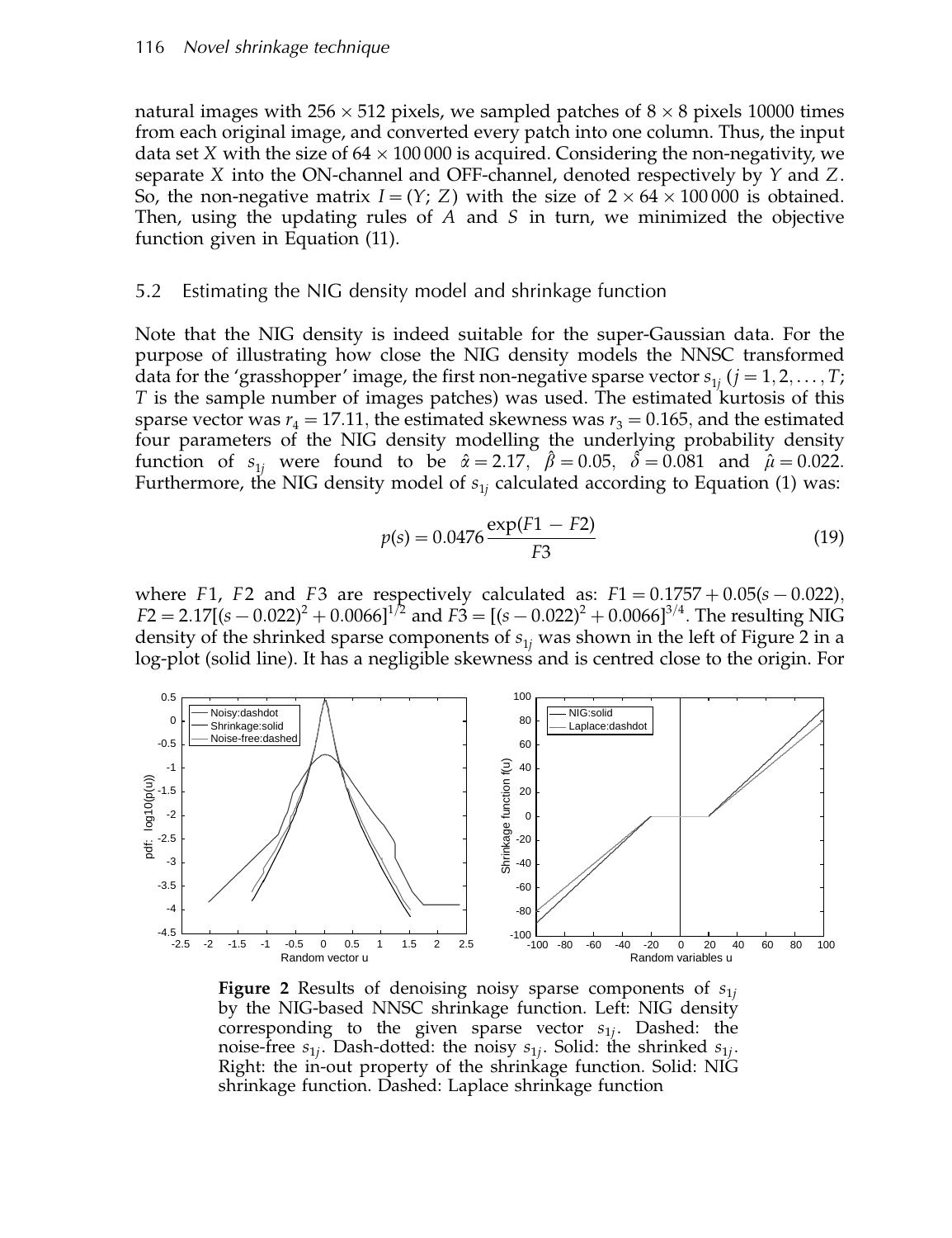comparison, the NIG density plots of noisy  $s_{1i}$ (the noisy level added is 0.5) and the noise-free  $s_{1i}$  were also shown in Figure 2. It can be readily seen that the NIG density of the shrinked  $s_{1j}$  approaches highly to that of the noise-free  $s_{1j}$ . The noise has been reduced effectively, and the shrinked components are concentrated around zero to a much higher degree, compared with the noisy components. The shrinkage result also showed indirectly that the estimates  $\hat{X}$  of the given image are very close to the original image data X.

Based on the NIG pdf calculated in Equation (19), the shrinkage function for the noisy sparse components of  $s_{1i}$  can be calculated. It was shown in the right panel in Figure 2 as the solid non-linearity. For comparison, we assumed that the classical Laplacian density has modelled the given sparse data. This shrinkage function is given by

$$
g(s) = sign(s) \, \max(0, |s| - \frac{\sqrt{2}\sigma^2}{d}) \tag{20}
$$

where  $d$  is the standard deviation of the density model. In this case, the two shrinkage functions have almost identical thresholds, but the large components are shrinked less by the NIG model than by the Laplacian model. The reason for this is that the estimated NIG density has heavier tails than the estimated Laplacian density.

# 5.3 Denoising results

Here, the quality of denoised images is evaluated by the values of normalized SNR, which is defined as follows (Grgić et al., 2004):

$$
SNR_n = 10 \log 10 \left( \frac{\sum_{i=1}^{N} \sum_{j=1}^{M} (X_{ij} - \bar{X}_{ij})^2}{\sum_{i=1}^{N} \sum_{j=1}^{M} (X_{ij} - \hat{X}_{ij})^2} \right)
$$
(21)

where  $M$  and  $N$  denote the size of the image data,  $X$  denotes the input image data set,  $\bar{X}$  denotes the mean value of X and  $\hat{X}$  denotes the denoised image data. The calculated



Figure 3 Denoising experiment on the grashopper image with  $256 \times 512$ . Leftmost: the original image; Middle: the noisy image with the noise level:  $\sigma = 0.5$ ; Rightmost: the denoised image obtained by the method of NIG-based NNSC shrinkage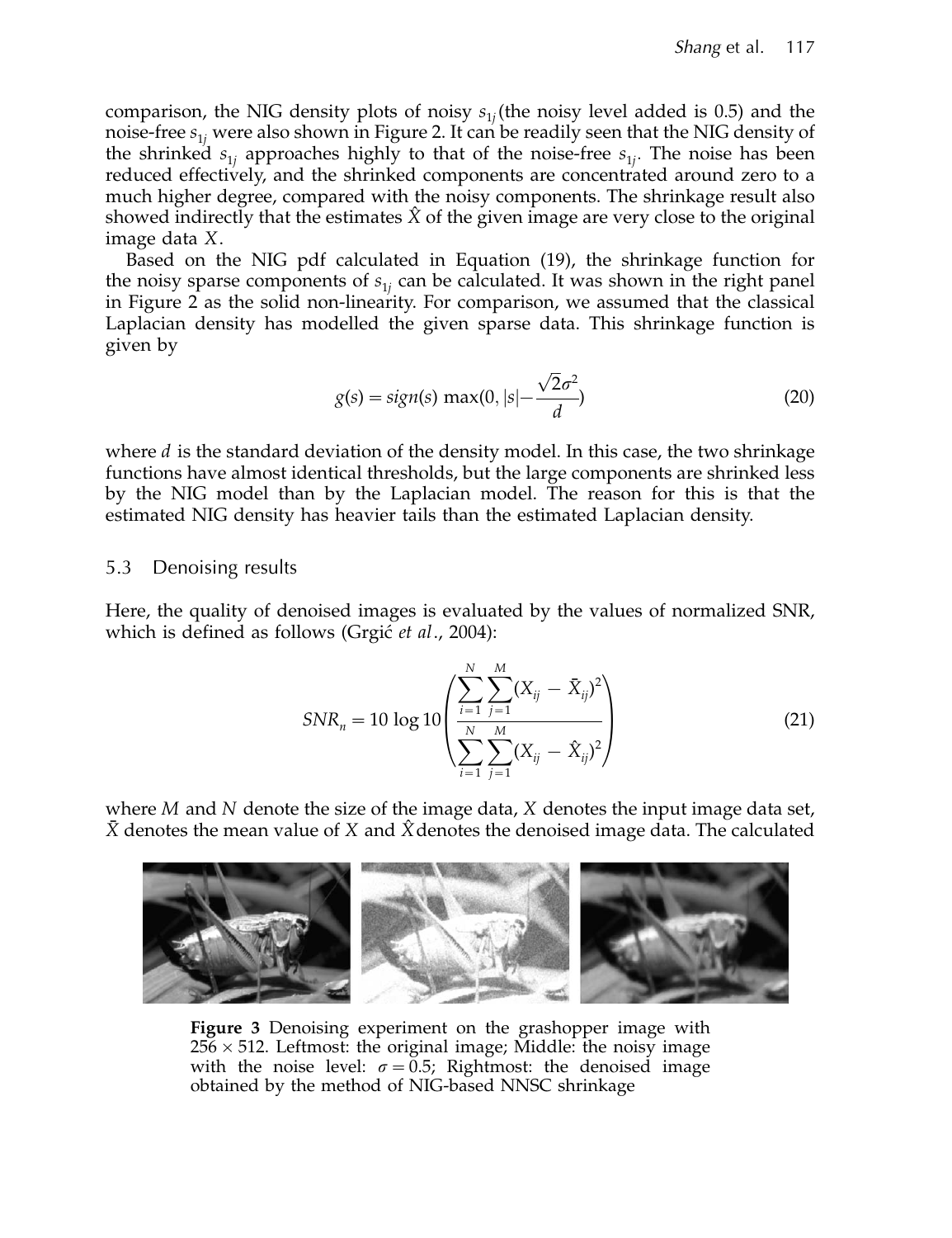

Figure 4 Comparison results of denoising obtained by different denoising algorithms. Leftmost: Wiener filtered; Middle: Waveletbased soft shrinkage; Rightmost: Sparse coding shrinkage

 $SNR_n$  value of the denoised image is 18.9864, and the  $SNR_n$  value of the noisy image is 1.1701. Clearly, the  $SNR_n$  value of the former is larger than that of the later, which indicates that the visual effect has been enforced greatly and the noise has been effectively reduced. The denoised results of the noisy grashopper image, which were obtained by our algorithm, were shown in the rightmost panel in Figure 3.

Furthermore, we compared our algorithm with other denoising methods: the usual Wiener filter, the wavelet-based soft shrinkage and the standard SC shrinkage. As a result, the denoised images and the values of corresponding normalized SNR were respectively shown in Figure 4 and Table 1. According to the experimental results, it can be concluded that our NIG-based NNSC shrinkage method is the best denoiser of the other denoising methods considered here. The Wiener filter is the worst denoiser, and the wavelet-based soft shrinkage method is better than the Wiener filter but worse than the SC shrinkage algorithm. Moreover, it can be also very easily to tell the denoised effects of the different methods with the naked eye only.

# 6. Conclusions

In this paper, we proposed the NIG-based extended NNSC neural network model for denoising natural images. The NIG density is a flexible, four-parameter density, highly suitable for moulding possibly skewed super-Gaussian data. In the NIG case, to yield accurate results for fairly large datasets, very fast and simple cumulant-based parameter estimators can be obtained. We obtained sparsely coded image data by applying our extended NNSC algorithm to natural images selected. The experimental results demonstrated that the NIG density is a very good fit to the NNSC transformed data. In denoising process, we performed the NIG-based NNSC shrinkage technique on the 'grashopper' image contaminated by additive Gaussian noise. The results

|                         |  | Table 1 Values of normalized SNR obtained by different denoising algorithms. The noise |  |
|-------------------------|--|----------------------------------------------------------------------------------------|--|
| level is $\sigma$ = 0.5 |  |                                                                                        |  |

| Algorithm                                                                                            | $SNR_n$ (Denoised images)              | $SNR_n$ (Noise images) |
|------------------------------------------------------------------------------------------------------|----------------------------------------|------------------------|
| Wavelet-based soft shrinkage<br>Sparse coding shrinkage<br>NIG-based NNSC shrinkage<br>Wiener filter | 5.6536<br>11.3024<br>14.9864<br>4.7728 | 1.1701                 |